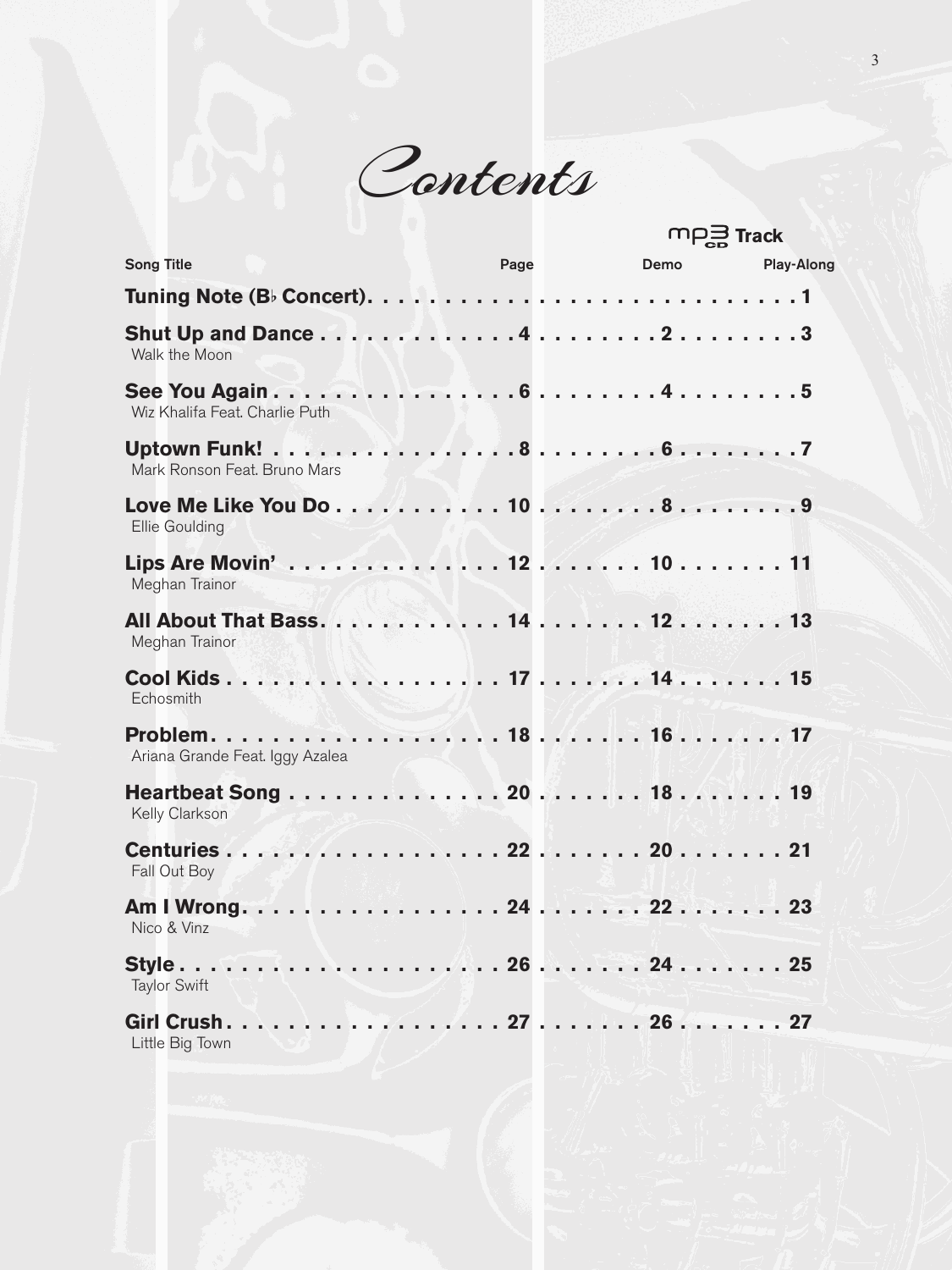

## **SHUT UP AND DANCE**

Words and Music by RYAN McMAHON, BENJAMIN BERGER, NICHOLAS PETRICCA, SEAN WAUGAMAN, KEVIN RAY and ELI MAIMAN



© 2014 WB MUSIC CORP., RYAN MCMAHON PUBLISHING, BENJAMIN BERGER PUBLISHING, NICHOLASNICHOLAS MUSIC, TREAT ME BETTER TINA, ANNA SUN MUSIC and VERB TO BE MUSIC All Rights on behalf of Itself and RYAN MCMAHON PUBLISHING and BENJAMIN BERGER PUBLISHING Administered by WB MUSIC CORP. All Rights Reserved